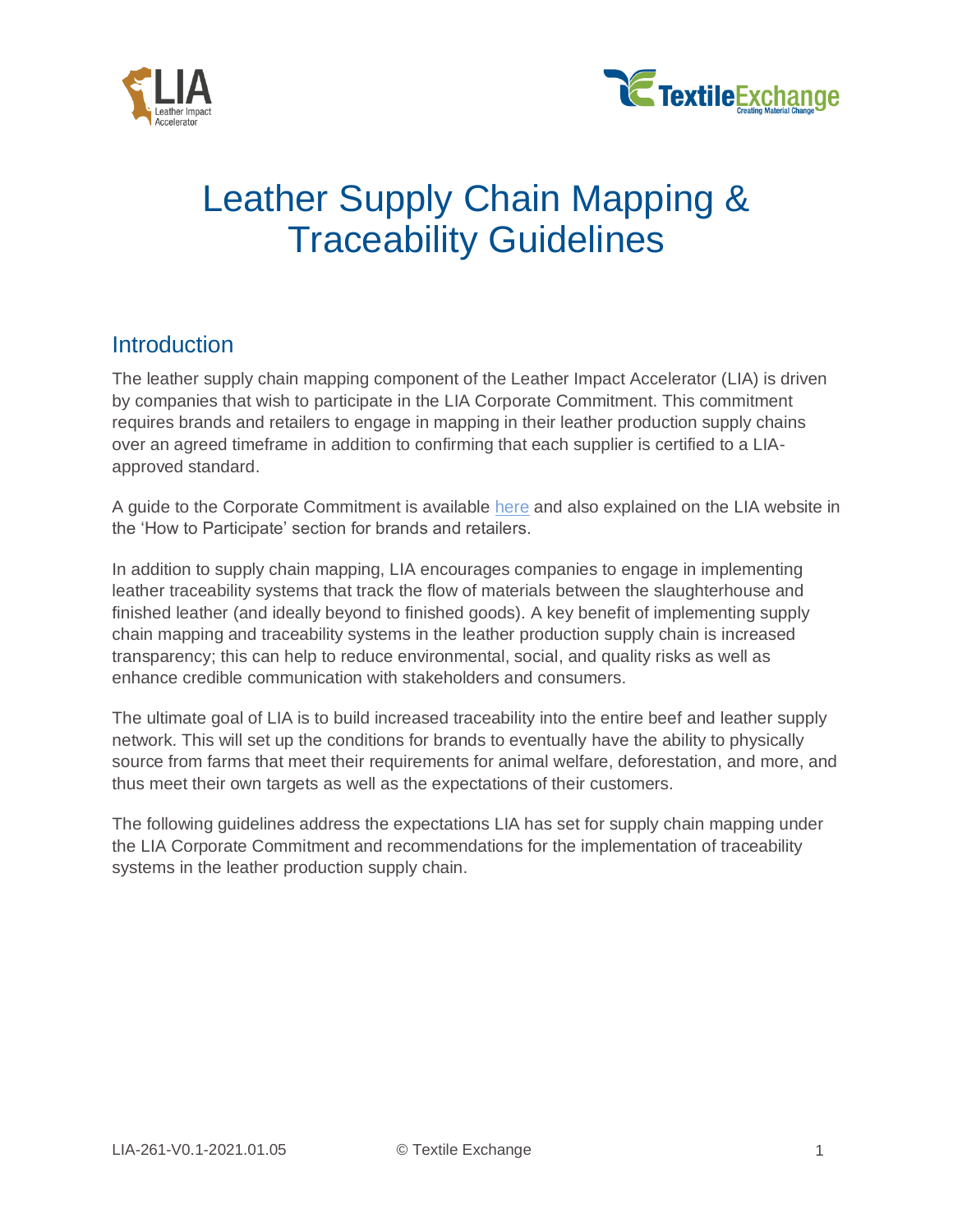



# Leather Production Supply Chain Mapping Expectations

*"Supply chain mapping is the process of engaging with direct suppliers to discover indirect suppliers, resulting in an understanding of the end-to-end supply chain for a material, a product, or a brand. Supply chain mapping is based on supplier disclosure*." (SourceMap)

A brand or retailer that commits to the LIA Corporate Commitment is expected to map its supply chain from finished leather to slaughterhouse; finished goods manufacturers are not included as we expect that this tier is already known to brands.



The brand can choose a timeframe suitable to achieve supply chain mapping in its leather production supply chain for all cow<sup>1</sup> leather. We suggest five years, and the maximum is ten years.

A supplier\* is considered to be mapped under the LIA Corporate Commitment if the following information is gathered at the minimum:

- Company name
- Address of head office and all production sites
- Contact person and contact details (email and/or telephone number)

*\*Sub-contractors shall also be identified in the brand's supply chain map.*

 $1$  Cow: refers to all bovine species and calves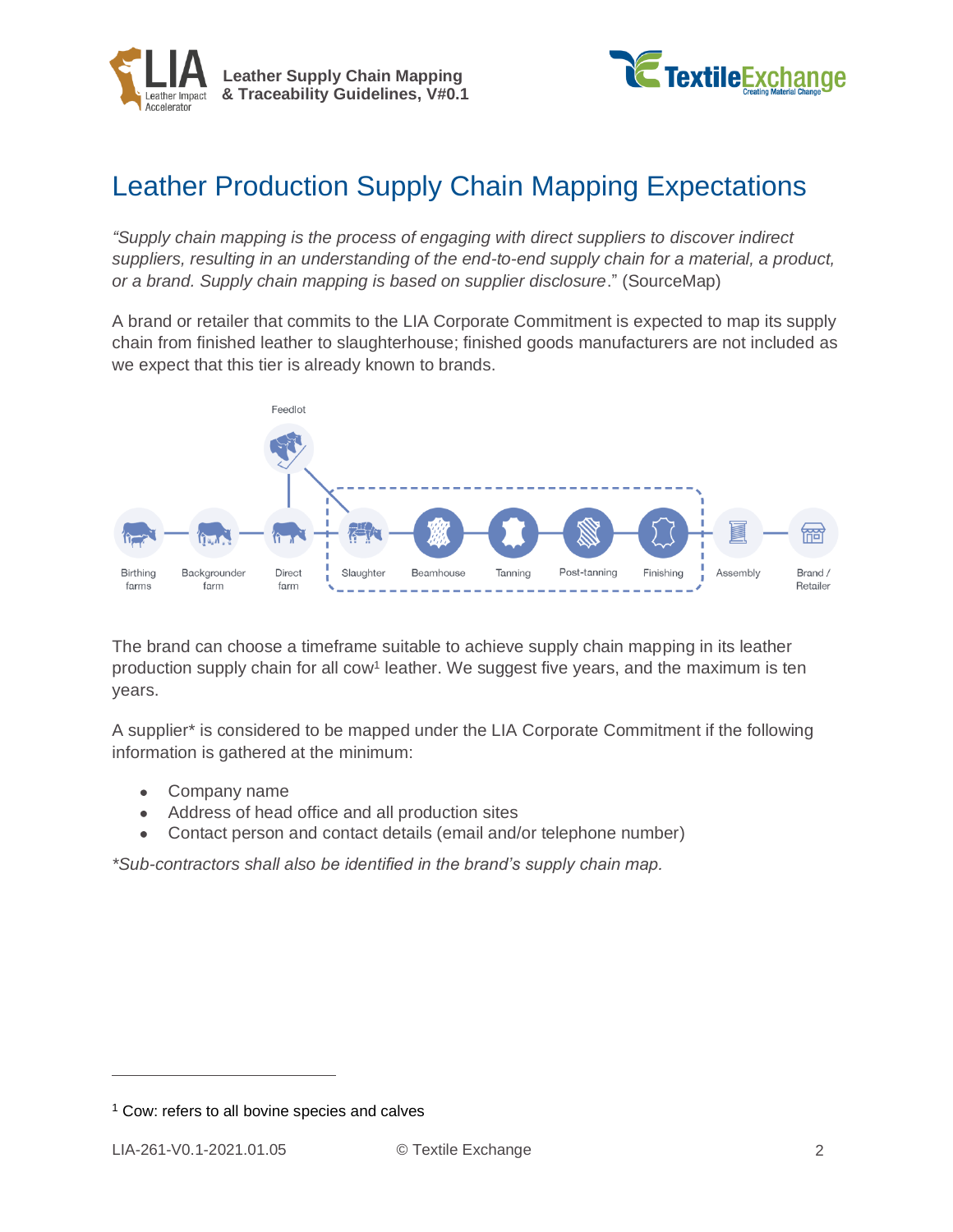



The brand is under no obligation to use a specific system to map its supply chains. However, there are several well-known supply chain mapping systems that may be resourceful for an organization; some examples are listed below.

#### **Established supply chain mapping solutions:**

- SourceMap (<https://www.sourcemap.com/>)  $\bullet$
- Common Objective ([https://www.commonobjective.co](https://www.commonobjective.co/article/why-and-how-to-map-your-supply-chain))
- SupplyShift ([https://www.supplyshift.net](https://www.supplyshift.net/))
- ChainPoint (<https://www.chainpoint.com/>)
- Historic Futures ( <http://historicfutures.com/>)
- **BLC supply chain mapping services with ArcGis software** ([https://www.blcleathertech.com/what-we-do/sustainability-supply-chain-mapping/supply-chain](https://www.blcleathertech.com/what-we-do/sustainability-supply-chain-mapping/supply-chain-mapping)[mapping](https://www.blcleathertech.com/what-we-do/sustainability-supply-chain-mapping/supply-chain-mapping))

If you have any suggestions to add to this list, please do not hesitate to reach out to [LIA@textileexchange.org](mailto:LIA@textileexchange.org).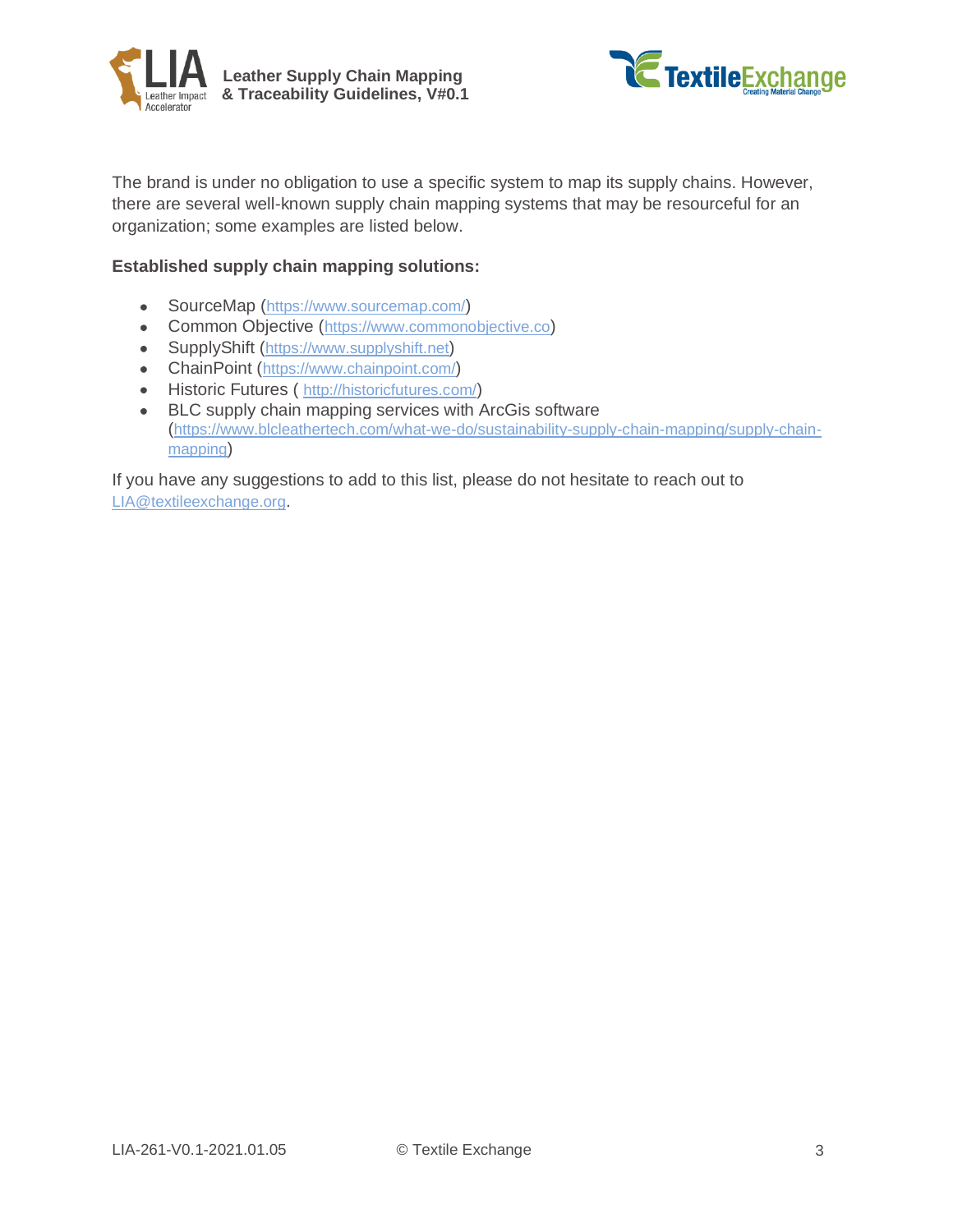



# Leather Production Traceability Recommendations

*"Supply chain traceability is the process of tracking every commercial transaction in the end-toend supply chain to account for the time and place where every step occurred in the supply chain of a unit, batch or lot of finished good."* (SourceMap)

The implementation of traceability systems in supply chains requires time and is an investment in the long-term. Ultimately, the industry will be best served by a concentration of reliable traceability systems.

LIA will provide recommendations on traceability that align with the work being carried out by the UNECE on enhancing transparency and traceability for sustainable value chains in the garment and footwear. This work is expected to be published in 2021.

More information about the UNECE project can be found here: <https://unece.org/fr/node/652>

In the meantime, LIA encourages the use of traceability systems that:

- Allow individual hide identification
- Enable traceability of individual or batches of hides
- Use an in- or on-product tracer
- Are linked to a robust data system that can identify the slaughterhouse of origin and all supplier transactions to finished leather

Traceability can be achieved by linking several traceability systems in the supply chain.

Examples of traceability systems are available in [Annex 1](#page-4-0).